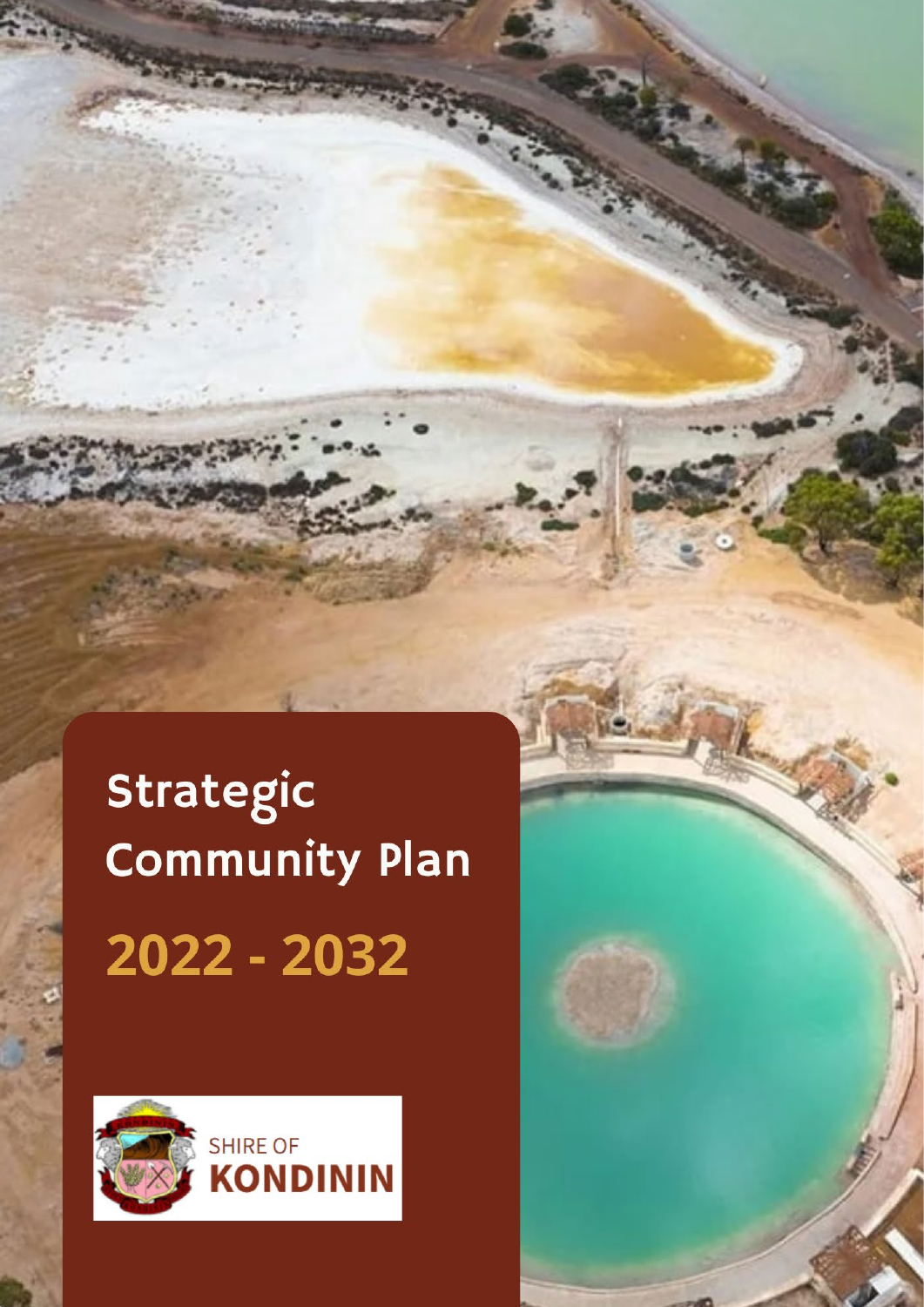## **Welcome from the Shire President**

As part of its ongoing commitment to the Integrated Planning and Reporting regime established by the Department of Local Government, Sports and Communities, the Shire of Kondinin is proud to present the reviewed Strategic Community Plan for 2022-2023.

The Strategic Community Plan is required to have a major review every four years and a minor review every two years.

Community workshops were held in our towns to assess the wishes of the people of the area and to prioritize projects ranging from long term projects to immediate priorities for our communities. The plan is very comprehensive and allows for measuring of the success of projects in the future.

It is important that the Shire of Kondinin plans carefully to ensure that all groups in the community are represented as efficient and organized projects are responsibly financed implemented for the best results for the community.

It gives me great pleasure to present the Strategic Community Plan for the Shire of Kondinin.

*Cr Kent Mouritz* **President**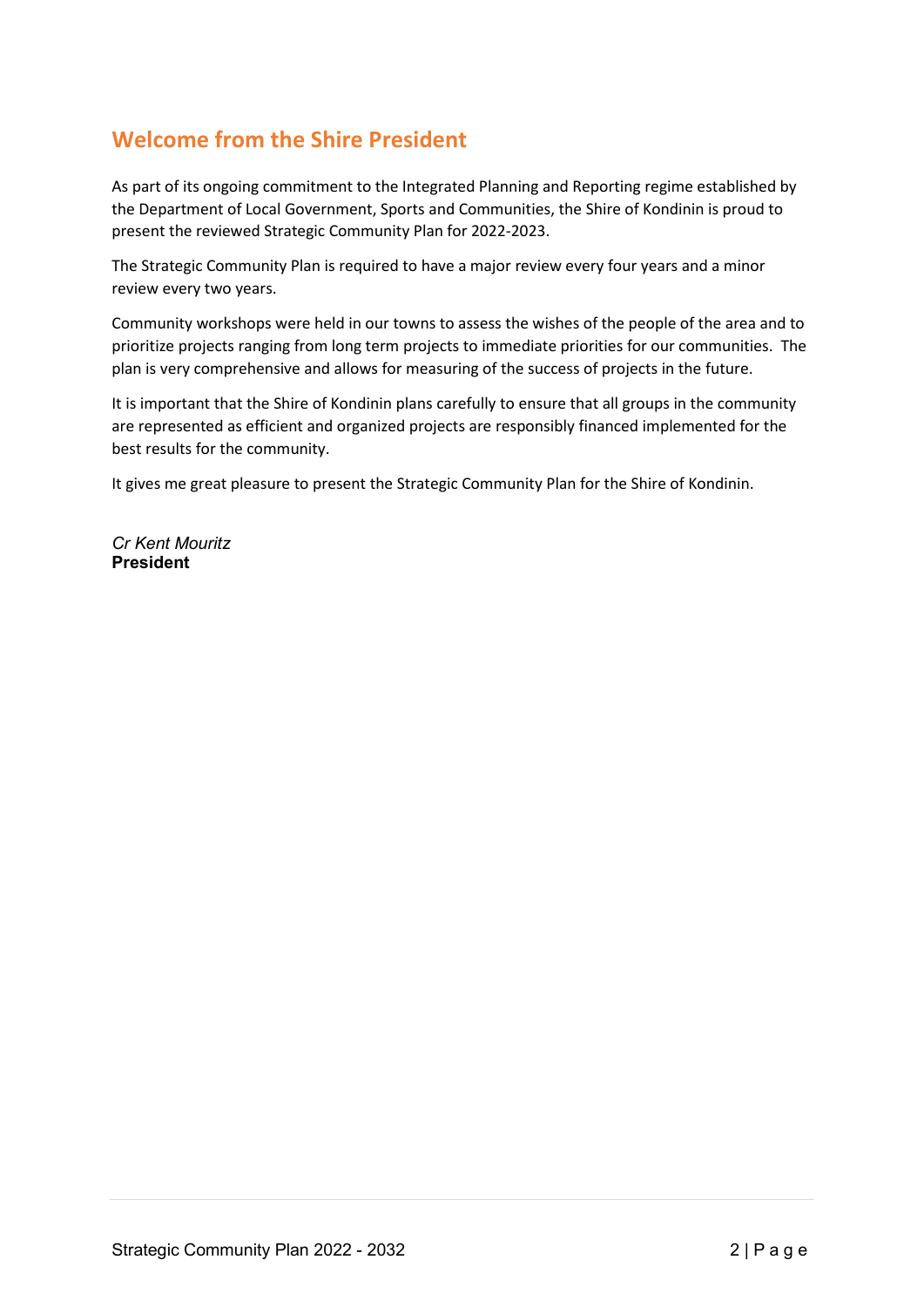## **Shire Vision and Values**

### Our Vision

'To have a thriving and sustainable future'

## Our Mission

We will achieve our vision by;

- Providing leadership in the community,
- Having a positive outlook,
- Bringing the community together,
- Providing and facilitating appropriate facilities and services,
- Being forward looking, and
- Having pride in our Shire.

#### Our Values

We will conduct our business with;

#### **Respect**

- Value people and places and the contribution they make to the Shire.
- Develop an environment of respect for different cultures
- Be appreciative of the aspirations of the community and what it does for itself

#### **Inclusiveness**

- Be receptive, proactive and responsive as an organisation
- Exist to help a community that has the capacity for self help
- Demonstrate leadership by promoting Council and community teamwork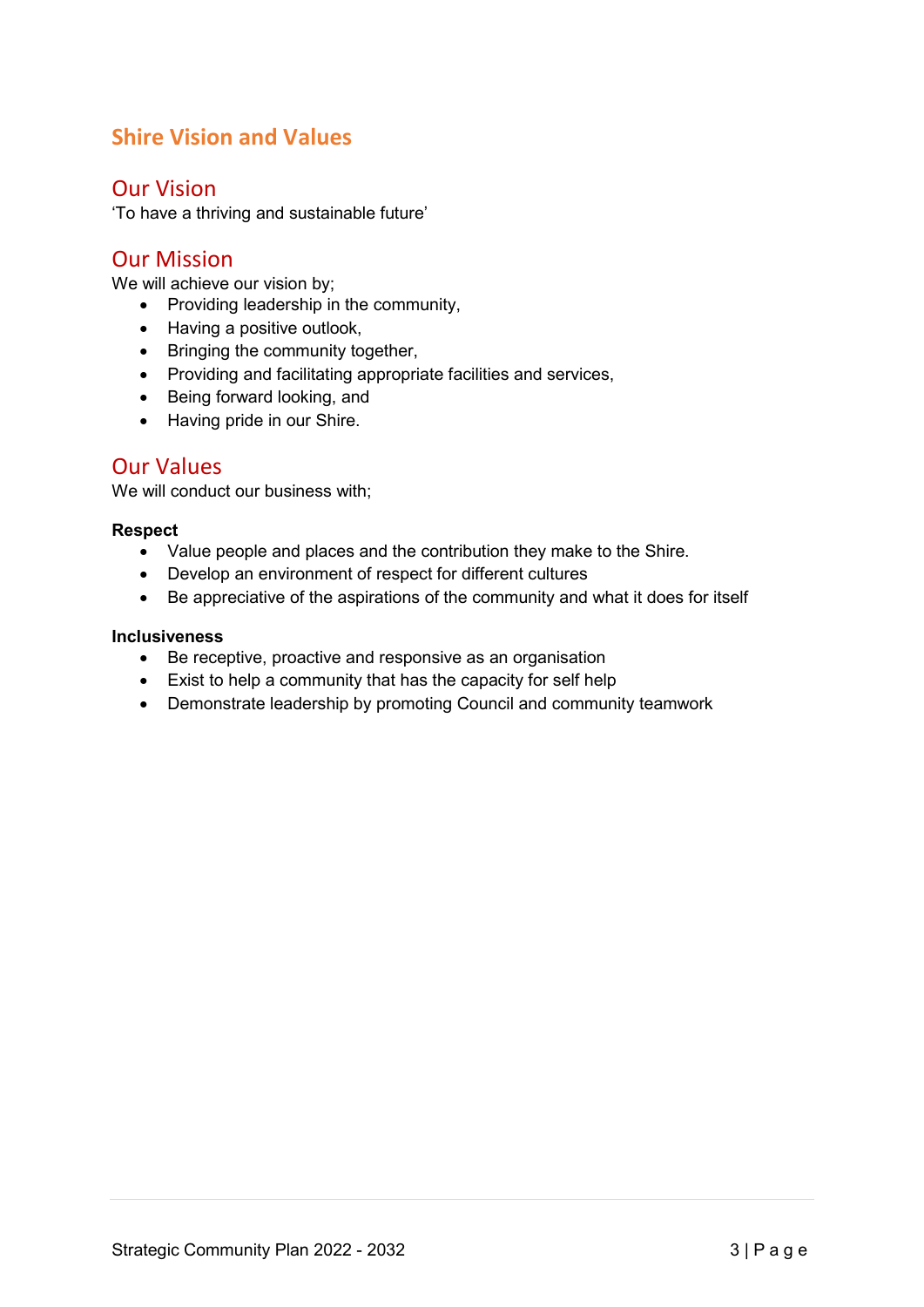## **Our Commitment to the Community**

The Shire of Kondinin is committed to providing quality services and infrastructure to the community, while being fiscally responsible to ensure the sustainability of the Shire and the community going into the future. This requires a measured approach to planning items, including the financial ramifications and benefits with careful implementation.

## **How We Developed this Document**

Our Strategic Community Plan reinforces our commitment to the people who live, work and visit our communities. The purpose of this document is to provide a clear purpose and strategic direction for our Shire, and to source the funding and support required to address the community priorities detailed later in this document.

It was developed based on

- The State Government's Blueprint for the region and other relevant policies, plans and strategies from both the State and Federal Governments.
- Community engagement on what is important to the people that live within our Shire.
- Input from Elected Members and Staff based on feedback they have received and their strong desire to deliver positive outcomes for their community.
- Current partnerships and projects already being delivered.

#### Progress Reporting

The Shire of Kondinin has adopted a traffic light based Quarterly Update to report progress against the priorities as detailed in the Corporate Business Plan which will be shared via a Council Item and on the Shire web-site. In addition, results are formally communicated to the community annually via the legislated Annual Report.

#### IPR Reviews

This Strategic Community Plan will be subjected to a minor review in 2023 and a major review requiring extensive community engagement in 2025 as legislated. In addition, the Corporate Business Plan will be reviewed and updated annually to reflect any changes to priorities, service levels and the budget.

## **Summary of Community Engagement**

| <b>ENGAGEMENT</b>              | <b>REACH</b> |
|--------------------------------|--------------|
| Community Workshop in Hyden    | 21           |
| Community Workshop in Kondinin | 19           |
| Council workshop               | 8            |
| Survey (hard copy and online)  | 50           |
| <b>Individual Submissions</b>  | 2            |
| TOTAL                          | 100          |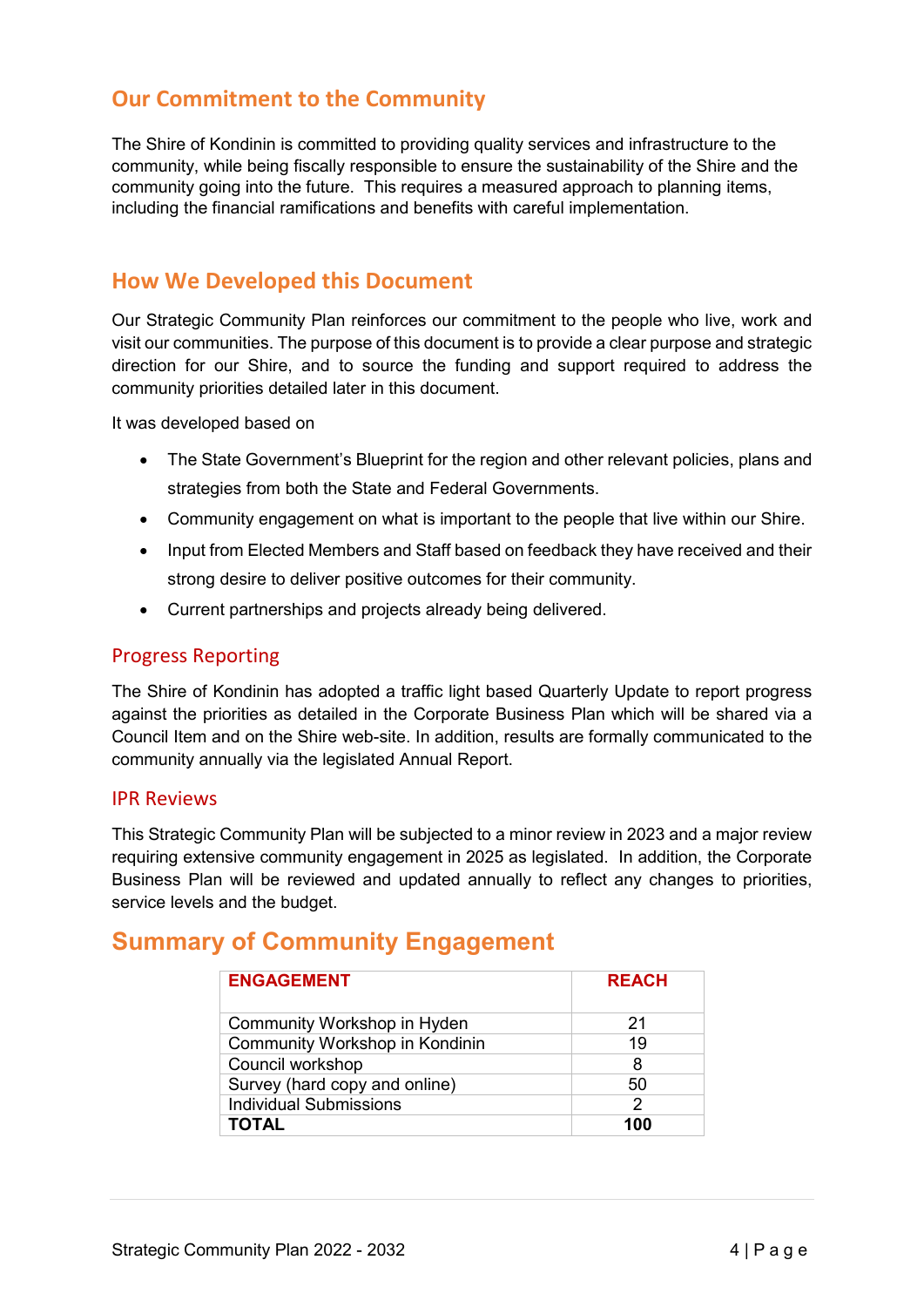## **Strategic Priorities**

Emerging issues raised by community members at the various engagement forums:

- Access to quality **housing** and diversity of housing
- **Road and footpath** maintenance, **strategic road improvements** e.g. Hyden Norseman Rd
- **Ambulance** sub centre buildings should be fit for purpose
- Retention and access to **health** services (advocacy role with the Hospital, retention of GP, sealing airstrips)
- Implementing the **sport and recreation facilities** plan
- The importance of and potential for **local tourism**
- Enhancement of the **main street aesthetics in our towns,** and improvement of **public housing** standards in Kondinin in particular
- High value on local **education** (advocacy role)
- **Bushfire** prevention and control
- Facilities, services and care available for **seniors**
- Developing our **young people**
- **Whole of community** approach to strategic priorities
- **Promoting ourselves**

## **The Shires Role and Responsibilities**

The work of local government is varied and affects the day to day lives of those in our community. This Plan lists the facilities and infrastructure that are maintained and renewed by the Shire of Kondinin and also provides a summary of the services that are delivered directly by the Shire. In addition, the Shire advocates for many other services which whilst they do not fall under the requirements of a local government, Council endeavours to ensure that these services are maintained where possible.

#### Key Achievements since the 2016 - 2026 Strategic Plan

Our Shire has achieved the following since our last major Strategic Community Plan review.

- $\checkmark$  Hyden Recreation Centre upgrades
- $\checkmark$  Kondinin Community Recreation Centre upgrades
- $\checkmark$  Karlgarin town site upgrades
- $\checkmark$  Additional staff housing
- $\checkmark$  Additional aged housing
- $\checkmark$  Continuing Community Grants program
- $\checkmark$  Improved Recreation Facilities in towns
- $\checkmark$  Ongoing road maintenance and construction programs including footpaths
- $\checkmark$  Medical services provides through Health Centre
- $\checkmark$  Tourism promotion in conjunction with Roe Tourism
- $\checkmark$  Kondinin Caravan Park upgrades
- $\checkmark$  Tourism facilities upgrades
- $\checkmark$  Ongoing development of Wave Rock
- $\checkmark$  Increased use of social media for relaying information
- $\checkmark$  Development of Community Garden facility
- $\checkmark$  Upgrades to standpipes and water resources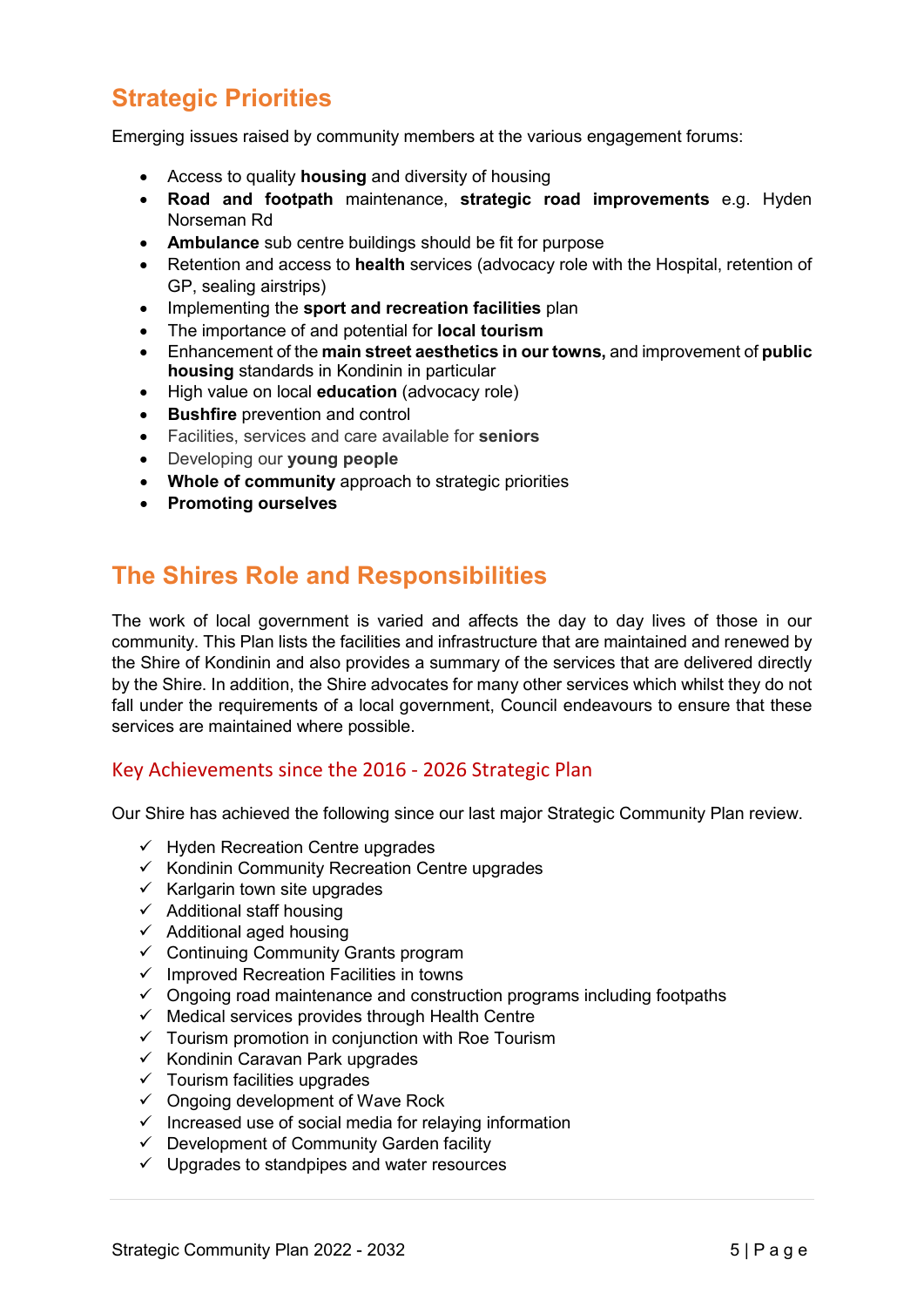## **Our Demographics Tell Us**

#### Where we are now

- **873 [1](#page-5-0) people** call Kondinin, Karlgarin, Hyden and the local government area home
- **Our population** growth rate is -4.14%
- **Median age** is 43yrs
- **Our community:** 6.4% are **Indigenous,** 39.9% are couple families with children, and 10.3% are one parent families. However, we also have a **lot of couples with no children (**48%)
- **We have an ageing population:** The percentage of the resident population from 40 to 79 years is noticeably higher than the State average. However, we average similar numbers of people, when compared to the state average, in the 0-4yrs,  $30-34$ yrs<sup>[2](#page-5-1)</sup>
- **We have varied levels of affluence in the community:** family (\$1,570) and household income (\$1289) is below WA and Australian averages, but personal weekly (\$784) income is above. Average annual income is \$38K
- **We have low unemployment:** 2.8%[3](#page-5-2) compared to state average of 7.8%
- **71.1% of our workforce is full time** and a majority of our workforce works more than 40hrs a week (65.1%)[4](#page-5-3)
- **We have high car ownership rates:** because we have no public transport access. We like to walk to work and social activities but also our geographical isolation requires us to travel longer distances
- **We have high volunteerism:** 42.6% of residents undertake voluntary work, well above the state (19%) and national average (19%)
- **A small proportion changed address in the last 5yrs:** 35.2%
- 29.9% of people **rent their residence in the Shir[e5](#page-5-4)**
- **989 SEIFA Score** which indicates a level of disadvantage across the communities

#### Where we will be in 10yrs

• **Population may decline by 2031**: Predicted population of 740[6](#page-5-5)

## **Shire Risks and Challenges**

| <b>INTERNAL</b>                                                    |  |
|--------------------------------------------------------------------|--|
| Accessibility and streetscape amenity                              |  |
| Increasing compliance                                              |  |
| Cost of tourism (inadequate financial representation on our books) |  |
| Competing for external funding                                     |  |
| Multiple townsites across the Shire                                |  |
| <b>EXTERNAL</b>                                                    |  |

Good quality housing, particularly in the Kondinin Town Site

<u>.</u>

<span id="page-5-0"></span><sup>1</sup> .id National Demographic indicators 2016 / Census 2016

<span id="page-5-1"></span><sup>2</sup> Census 2016

<span id="page-5-2"></span><sup>3</sup> INSIGHT RAI

<span id="page-5-3"></span><sup>4</sup> Census 2016

<span id="page-5-4"></span><sup>5</sup> .id 2016

<span id="page-5-5"></span><sup>6</sup> WA Tomorrow Band C Report 11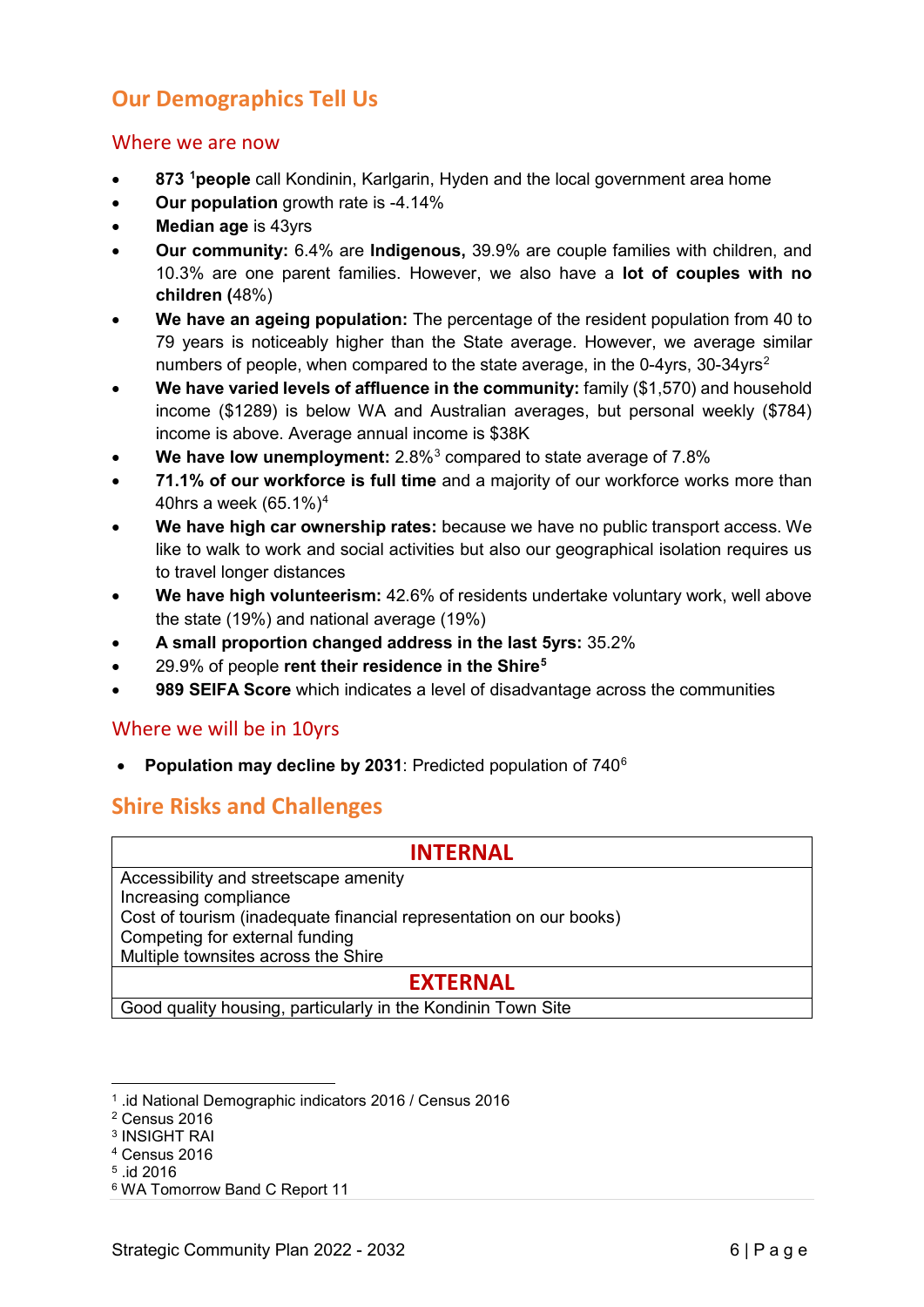Ready access to appropriate health and disability services Appropriate housing for elderly Capitalising on Marketing and Tourism Opportunities Unkempt private yards in Kondinin Retention of student numbers at Kondinin Primary School Closure of 3 Tier Rail Role of the mine in the eastern part of the Shire Profitability of agriculture and impact of the weather Population decline Changing demographics – ageing Poor telecommunications Diversity of employment opportunities across the Shire Federal and state government pushing services onto local government without adequate funding Volunteer fatigue Access to skilled labour Health pandemic / endemic Sealing of Hyden – Norseman Rd Natural disasters

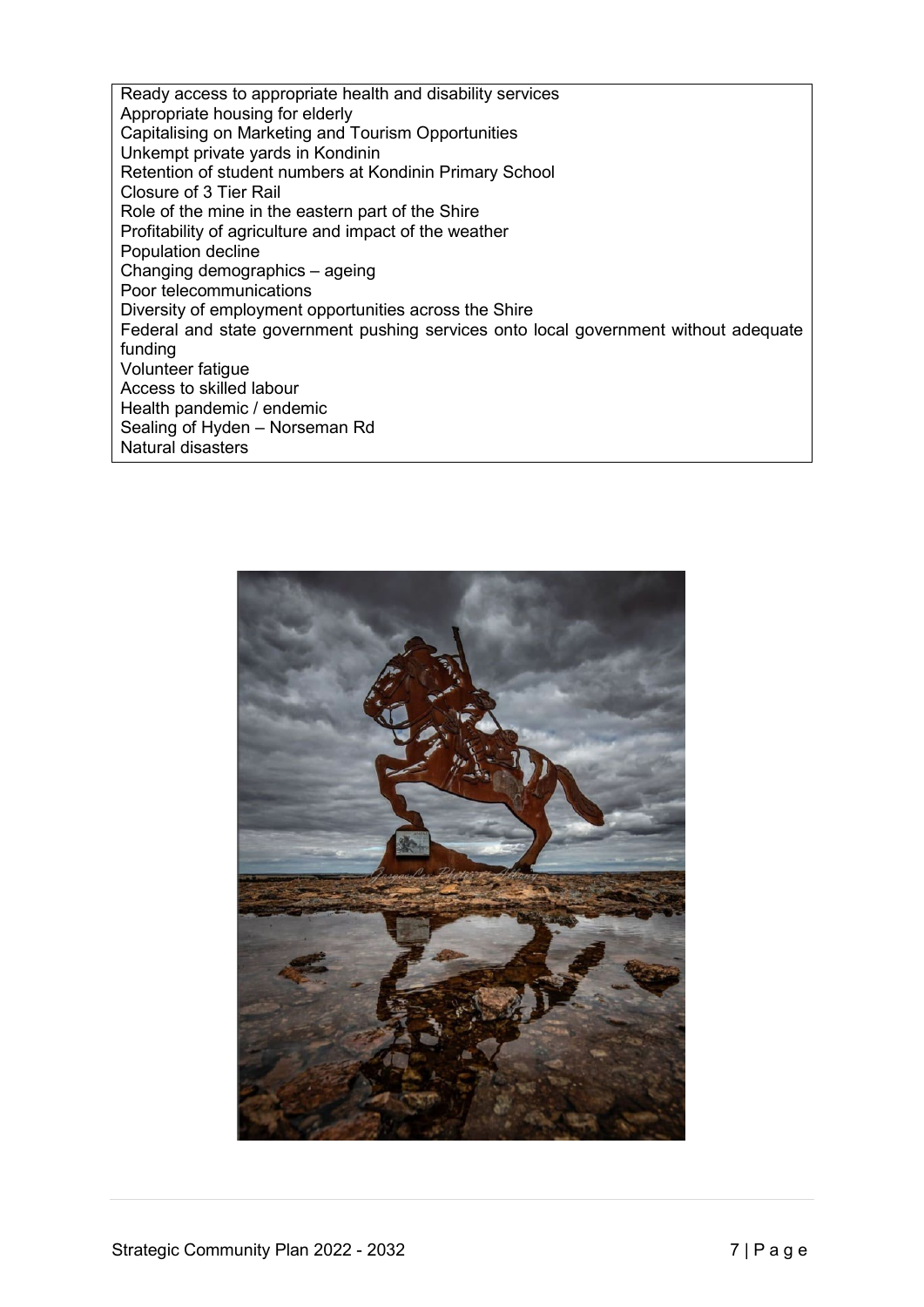## **Community Priorities 2022 - 2032**

| <b>STRATEGIC PRIORITIES</b>                                                                                | WE KNOW WE ARE SUCCEEDING WHEN                                                                    |
|------------------------------------------------------------------------------------------------------------|---------------------------------------------------------------------------------------------------|
| <b>1. COMMUNITY</b>                                                                                        |                                                                                                   |
| 1.1 Community members have the<br>opportunity to be active, engaged<br>and connected                       | We hold well attended local events and activities                                                 |
|                                                                                                            | We collaborate with CRCs and local organisations to deliver<br>community programs and activities  |
|                                                                                                            | Positive engagement and co-design of projects with young<br>people occurs                         |
|                                                                                                            | We are showcasing local artists and attracting cultural events to<br>our communities              |
| 1.2 Facilitate and advocate for quality<br>health services, health facilities<br>and programs in the Shire | Local health facilities, visiting allied health and volunteer health<br>services are retained     |
|                                                                                                            | Seniors have access to local support services and social programs                                 |
|                                                                                                            | Achieve and update the Aged Friendly Community Plan                                               |
|                                                                                                            | Achieve and update the Disability Access Inclusion Plan                                           |
| 1.3 Celebrate our pioneers, community                                                                      | Cemetery access and aesthetics are improved                                                       |
| members and protect our heritage                                                                           | Shire owned heritage buildings and places of interest are<br>maintained and managed appropriately |
| 1.4 Recreational and social spaces<br>encourage active and healthy<br>lifestyles                           | Achievement of the Sport and Recreation Facilities Plan                                           |
|                                                                                                            | Parks, nature reserves and community spaces are green, tidy,<br>accessible and activated          |
| 1.5 Support local volunteer<br>organisations                                                               | Clubs and service organisations feel supported                                                    |
|                                                                                                            | <b>Community Grant Scheme is well subscribed</b>                                                  |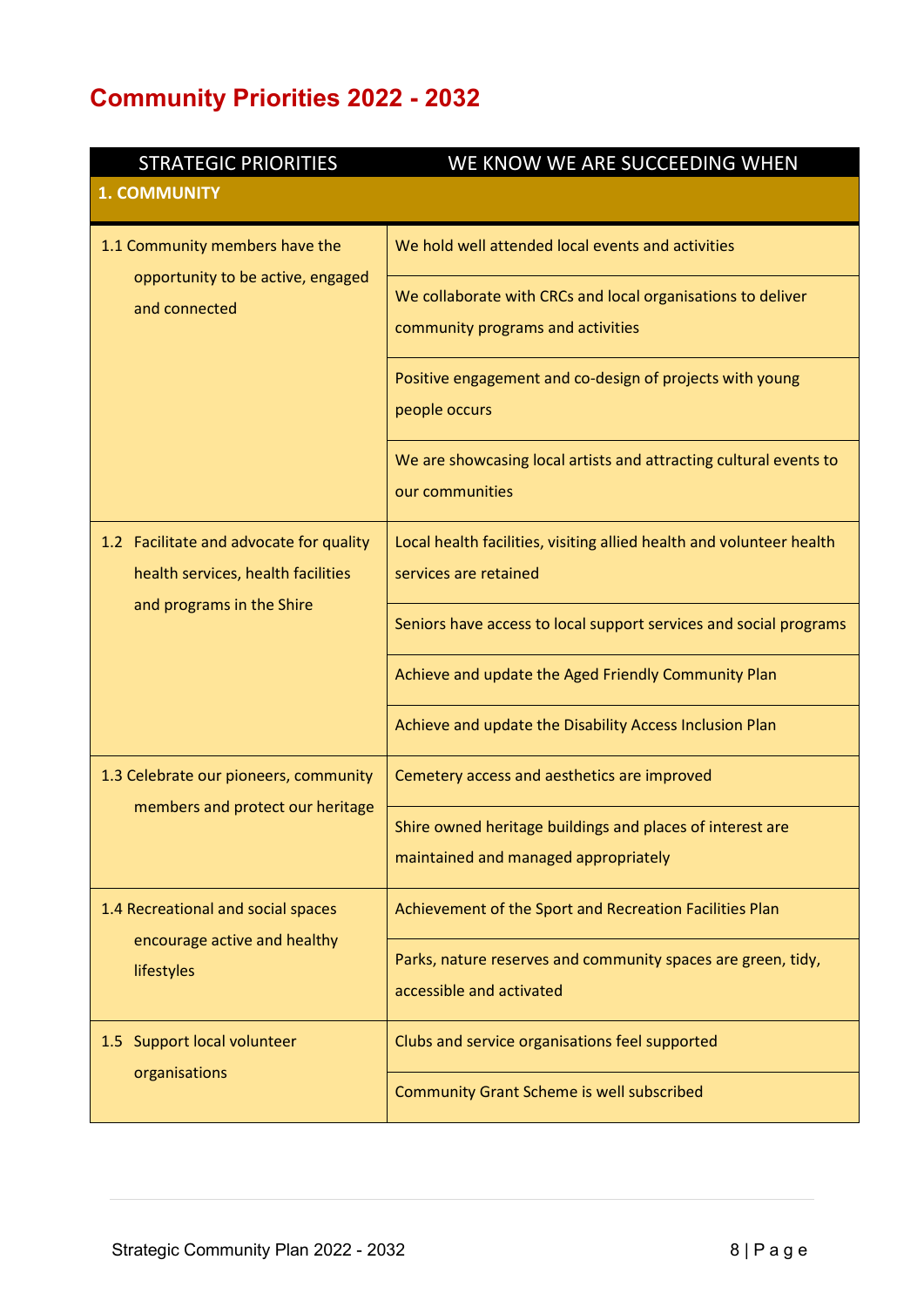| 1.6 Support emergency services      | We collaboratively plan service delivery and respond to     |
|-------------------------------------|-------------------------------------------------------------|
| planning, risk mitigation, response | emergency situations (LEMC)                                 |
| and recovery                        |                                                             |
|                                     | St Johns Sub Centres are well resourced and fit for purpose |
|                                     |                                                             |
|                                     | Local police service is retained                            |
|                                     |                                                             |

| <b>STRATEGIC PRIORITIES</b>                                                        | WE KNOW WE ARE SUCCEEDING WHEN                                                                        |
|------------------------------------------------------------------------------------|-------------------------------------------------------------------------------------------------------|
| <b>2. ECONOMY</b>                                                                  |                                                                                                       |
| 2.1 Support the diverse industry<br>across the Shire                               | Townsite entrances, Shire verges and aesthetics are tidy, green and<br>welcoming                      |
|                                                                                    | We support and advocate for the agricultural industry in our Shire                                    |
|                                                                                    | Coordinated communication and promotion of business,<br>employment and lifestyle opportunities occurs |
|                                                                                    | Passive spaces in central business districts are activated                                            |
|                                                                                    | Business activity increases in industrial areas                                                       |
| 2.2 Safe and efficient transport<br>network enables economic<br>growth             | Achievement of our Road Construction program                                                          |
|                                                                                    | Collaboration and demonstrated progress towards the sealing of<br>Hyden-Norseman Rd                   |
|                                                                                    | Current footpaths are maintained and expansion across the<br>townsites occurs                         |
| 2.3 Coordinated planning and<br>promotion of the visitor and<br>tourist experience | We actively participate in Roe Tourism to receive local benefit                                       |
|                                                                                    | RVs can access townsites and park close to amenities and<br>businesses                                |
|                                                                                    | Visitors receive timely and up to date information on experiences,<br>attractions and amenities       |
|                                                                                    | Complete the Hyden Visitor Centre with additional funding                                             |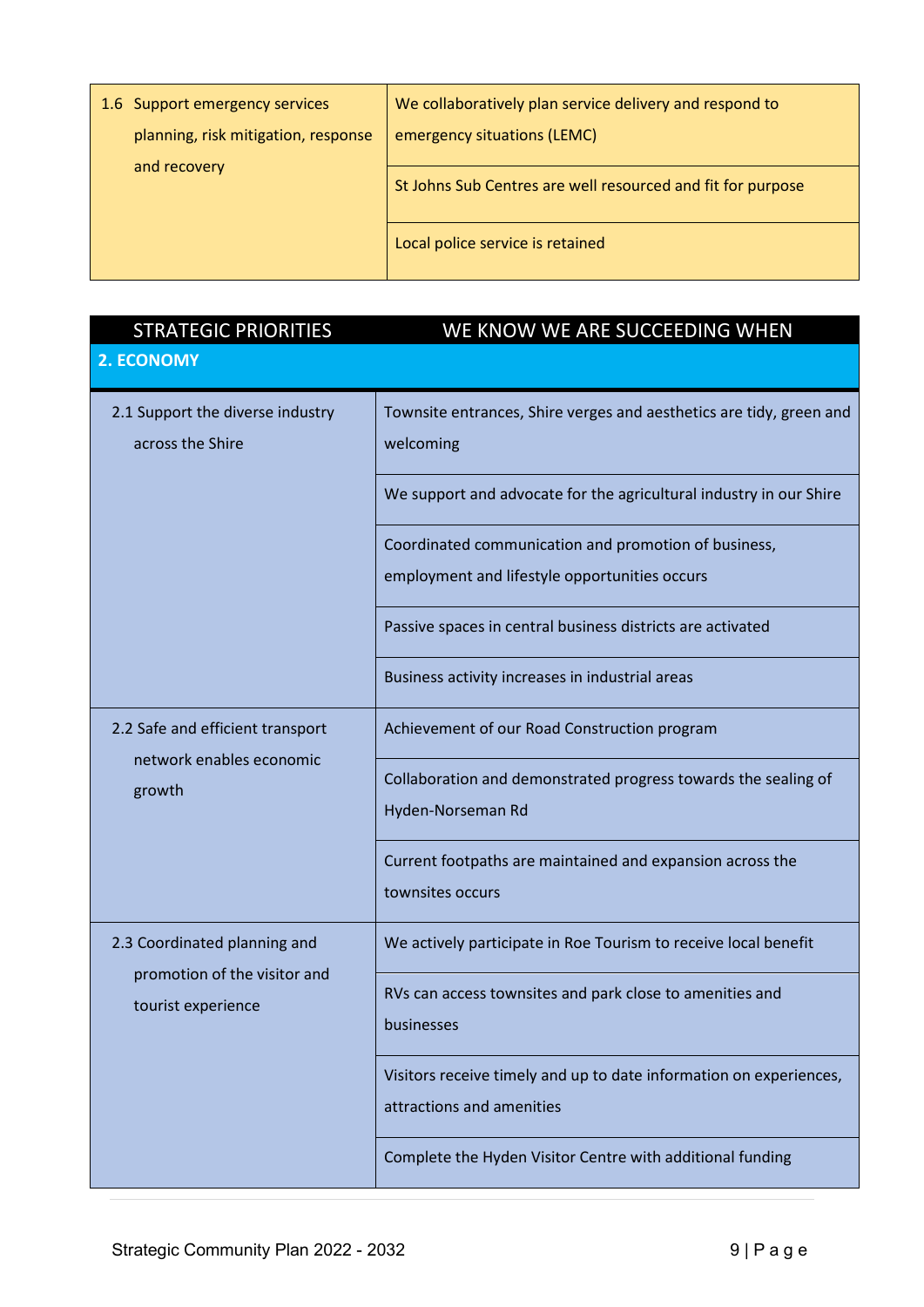| 2.4 Housing meets existing and<br>future community needs for<br>families and workers | Shire housing stock is well maintained and expanded upon              |
|--------------------------------------------------------------------------------------|-----------------------------------------------------------------------|
|                                                                                      | We advocate for improved State Government and Public Housing<br>stock |
| 2.5 We facilitate and support                                                        | Apprentices and trainees are part of the Shire workforce              |
| learning and education programs<br>and services                                      | The Hyden childcare service is retained                               |
|                                                                                      | Primary Schools are retained                                          |

| <b>STRATEGIC PRIORITIES</b>                                          | WE KNOW WE ARE SUCCEEDING WHEN                                                                                           |
|----------------------------------------------------------------------|--------------------------------------------------------------------------------------------------------------------------|
| <b>3. ENVIRONMENT</b>                                                |                                                                                                                          |
| Maintain a high standard of<br>3.1<br>environmental health and waste | Participation in the Roe EHO Scheme ensures our compliance and<br>local businesses with environmental health legislation |
| services                                                             | Community is educated about waste avoidance, reduction and<br>reuse                                                      |
|                                                                      | Transfer stations are accessible, safe and tidy                                                                          |
| 3.2 We conserve and protect our<br>natural environment               | Community participates in the management of invasive species                                                             |

| <b>STRATEGIC PRIORITIES</b>                  | WE KNOW WE ARE SUCCEEDING WHEN                                                                    |
|----------------------------------------------|---------------------------------------------------------------------------------------------------|
| <b>4. CIVIC LEADERSHIP</b>                   |                                                                                                   |
| 4.1 Skilled, capable and transparent<br>team | RoeROC and regional groupings deliver local benefit                                               |
|                                              | We are inclusive and our communities feel heard                                                   |
|                                              | We engage with the community on key projects and we provide<br>regular, transparent communication |
|                                              | Elected members are trained and feel supported                                                    |
|                                              | The capability of our organisation is continually improved                                        |